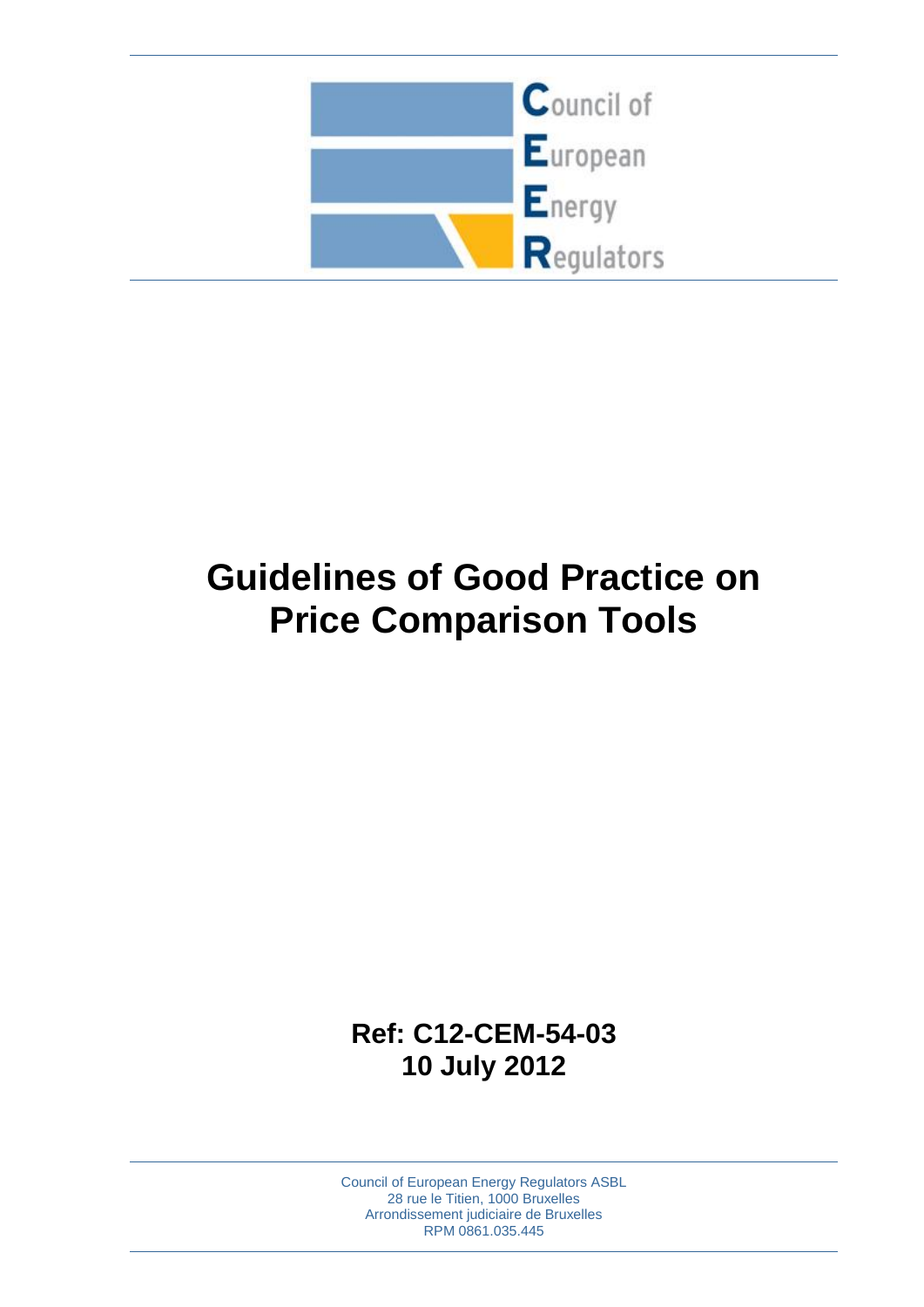

#### **INFORMATION PAGE**

## **Abstract**

On 25 October 2011, CEER launched a public consultation on its Draft advice on Price Comparison Tools (C11-CEM-45-5). The document outlined a number of proposals to make improvements on the implementation and quality of price comparison tools.

This document presents the final 14 recommendations for price comparison tools which cover the following themes: independence, transparency, exhaustiveness, clarity and comprehensibility, correct and accurate, user-friendliness, accessibility and customer empowerment.

These final recommendations are being made to Member States, NRAs, public bodies, customer organisations, PCT providers and energy suppliers.

#### **Target Audience**

Energy suppliers, traders, those that both generate and consume electricity, electricity customers, electricity industry, customer representative groups, network operators, Member States, academics and other interested parties.

If you have any queries relating to this paper please contact: Ms Natalie McCoy Tel. +32 (0)2 788 73 35 Email: natalie.mccoy@ceer.eu

#### **Related Documents**

CEER/ERGEG documents

- Draft Advice on Price Comparison Tools A CEER Public Consultation Paper, CEER, October 2011, C11-CEM-45-05, [http://www.energy](http://www.energy-regulators.eu/portal/page/portal/EER_HOME/EER_CONSULT/CLOSED%20PUBLIC%20CONSULTATIONS/CUSTOMERS/Price%20Comparison%20tools/Consultation_Documents/C11-CEM-45-05_Draft-advice-Price-Comparison-Tools_11-10-2011.pdf)[regulators.eu/portal/page/portal/EER\\_HOME/EER\\_CONSULT/CLOSED%20PUBLIC](http://www.energy-regulators.eu/portal/page/portal/EER_HOME/EER_CONSULT/CLOSED%20PUBLIC%20CONSULTATIONS/CUSTOMERS/Price%20Comparison%20tools/Consultation_Documents/C11-CEM-45-05_Draft-advice-Price-Comparison-Tools_11-10-2011.pdf) [%20CONSULTATIONS/CUSTOMERS/Price%20Comparison%20tools/Consultation\\_](http://www.energy-regulators.eu/portal/page/portal/EER_HOME/EER_CONSULT/CLOSED%20PUBLIC%20CONSULTATIONS/CUSTOMERS/Price%20Comparison%20tools/Consultation_Documents/C11-CEM-45-05_Draft-advice-Price-Comparison-Tools_11-10-2011.pdf) [Documents/C11-CEM-45-05\\_Draft-advice-Price-Comparison-Tools\\_11-10-2011.pdf](http://www.energy-regulators.eu/portal/page/portal/EER_HOME/EER_CONSULT/CLOSED%20PUBLIC%20CONSULTATIONS/CUSTOMERS/Price%20Comparison%20tools/Consultation_Documents/C11-CEM-45-05_Draft-advice-Price-Comparison-Tools_11-10-2011.pdf)
- Price Comparison Tools: case studies. Annex 1 to CEER draft advice on Price Comparison Tools, CEER, October 2011, C11-CEM-45-05a, [http://www.energy](http://www.energy-regulators.eu/portal/page/portal/EER_HOME/EER_CONSULT/CLOSED%20PUBLIC%20CONSULTATIONS/CUSTOMERS/Price%20Comparison%20tools/Consultation_Documents/C11-CEM-45-05a_Case_studies_PCT_11-Oct-2011bis.pdf)[regulators.eu/portal/page/portal/EER\\_HOME/EER\\_CONSULT/CLOSED%20PUBLIC](http://www.energy-regulators.eu/portal/page/portal/EER_HOME/EER_CONSULT/CLOSED%20PUBLIC%20CONSULTATIONS/CUSTOMERS/Price%20Comparison%20tools/Consultation_Documents/C11-CEM-45-05a_Case_studies_PCT_11-Oct-2011bis.pdf) [%20CONSULTATIONS/CUSTOMERS/Price%20Comparison%20tools/Consultation\\_](http://www.energy-regulators.eu/portal/page/portal/EER_HOME/EER_CONSULT/CLOSED%20PUBLIC%20CONSULTATIONS/CUSTOMERS/Price%20Comparison%20tools/Consultation_Documents/C11-CEM-45-05a_Case_studies_PCT_11-Oct-2011bis.pdf) [Documents/C11-CEM-45-05a\\_Case\\_studies\\_PCT\\_11-Oct-2011bis.pdf](http://www.energy-regulators.eu/portal/page/portal/EER_HOME/EER_CONSULT/CLOSED%20PUBLIC%20CONSULTATIONS/CUSTOMERS/Price%20Comparison%20tools/Consultation_Documents/C11-CEM-45-05a_Case_studies_PCT_11-Oct-2011bis.pdf)
- GGP on indicators for retail market monitoring for electricity and gas, ERGEG, October 2010, Ref. E10-RMF-27-03, [http://www.energy](http://www.energy-regulators.eu/portal/page/portal/EER_HOME/EER_PUBLICATIONS/CEER_PAPERS/Customers/Tab1/E10-RMF-27-03_final%20GGP%20IRMM_12-Oct-2010.pdf)[regulators.eu/portal/page/portal/EER\\_HOME/EER\\_PUBLICATIONS/CEER\\_PAPERS/](http://www.energy-regulators.eu/portal/page/portal/EER_HOME/EER_PUBLICATIONS/CEER_PAPERS/Customers/Tab1/E10-RMF-27-03_final%20GGP%20IRMM_12-Oct-2010.pdf) [Customers/Tab1/E10-RMF-27-03\\_final%20GGP%20IRMM\\_12-Oct-2010.pdf](http://www.energy-regulators.eu/portal/page/portal/EER_HOME/EER_PUBLICATIONS/CEER_PAPERS/Customers/Tab1/E10-RMF-27-03_final%20GGP%20IRMM_12-Oct-2010.pdf)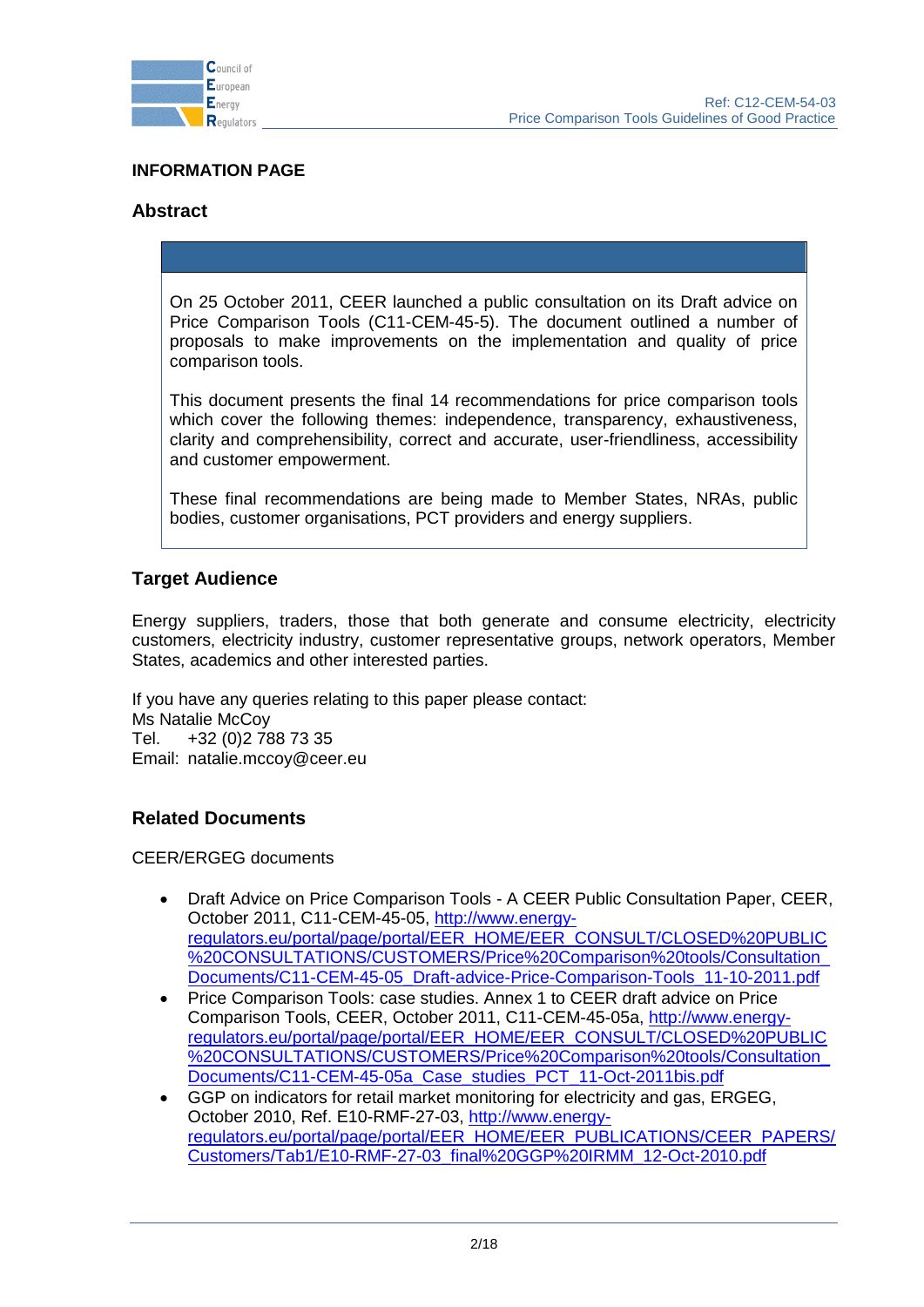

- Status Review of the implementation of EC Good Practice Guidance for Billing, September 2010, Ref, E10-CEM-36-03, [http://www.energy](http://www.energy-regulators.eu/portal/page/portal/EER_HOME/EER_PUBLICATIONS/CEER_PAPERS/Guidelines%20of%20Good%20Practice/Other/E10-CEM-33-05_GGP-ComplaintHandling_10-Jun-2010.pdf)[regulators.eu/portal/page/portal/EER\\_HOME/EER\\_PUBLICATIONS/CEER\\_PAPERS/](http://www.energy-regulators.eu/portal/page/portal/EER_HOME/EER_PUBLICATIONS/CEER_PAPERS/Guidelines%20of%20Good%20Practice/Other/E10-CEM-33-05_GGP-ComplaintHandling_10-Jun-2010.pdf) [Guidelines%20of%20Good%20Practice/Other/E10-CEM-33-05\\_GGP-](http://www.energy-regulators.eu/portal/page/portal/EER_HOME/EER_PUBLICATIONS/CEER_PAPERS/Guidelines%20of%20Good%20Practice/Other/E10-CEM-33-05_GGP-ComplaintHandling_10-Jun-2010.pdf)[ComplaintHandling\\_10-Jun-2010.pdf](http://www.energy-regulators.eu/portal/page/portal/EER_HOME/EER_PUBLICATIONS/CEER_PAPERS/Guidelines%20of%20Good%20Practice/Other/E10-CEM-33-05_GGP-ComplaintHandling_10-Jun-2010.pdf)
- GGP on customer complaint handling, reporting and classification, ERGEG, June 2010, Ref. E10-CEM-33-05, [http://www.energy](http://www.energy-regulators.eu/portal/page/portal/EER_HOME/EER_PUBLICATIONS/CEER_PAPERS/Guidelines%20of%20Good%20Practice/Other/E10-CEM-33-05_GGP-ComplaintHandling_10-Jun-2010.pdf)[regulators.eu/portal/page/portal/EER\\_HOME/EER\\_PUBLICATIONS/CEER\\_PAPERS/](http://www.energy-regulators.eu/portal/page/portal/EER_HOME/EER_PUBLICATIONS/CEER_PAPERS/Guidelines%20of%20Good%20Practice/Other/E10-CEM-33-05_GGP-ComplaintHandling_10-Jun-2010.pdf) [Guidelines%20of%20Good%20Practice/Other/E10-CEM-33-05\\_GGP-](http://www.energy-regulators.eu/portal/page/portal/EER_HOME/EER_PUBLICATIONS/CEER_PAPERS/Guidelines%20of%20Good%20Practice/Other/E10-CEM-33-05_GGP-ComplaintHandling_10-Jun-2010.pdf)[ComplaintHandling\\_10-Jun-2010.pdf](http://www.energy-regulators.eu/portal/page/portal/EER_HOME/EER_PUBLICATIONS/CEER_PAPERS/Guidelines%20of%20Good%20Practice/Other/E10-CEM-33-05_GGP-ComplaintHandling_10-Jun-2010.pdf)
- Status review of the definitions of vulnerable customer, default supplier and supplier of last resort, ERGEG, July 2009, Ref. E09-CEM-26-04, [http://www.energy](http://www.energy-regulators.eu/portal/page/portal/EER_HOME/EER_PUBLICATIONS/CEER_PAPERS/Customers/Tab/E09-CEM-26-04_StatusReview_16-Jul-09.pdf)[regulators.eu/portal/page/portal/EER\\_HOME/EER\\_PUBLICATIONS/CEER\\_PAPERS/](http://www.energy-regulators.eu/portal/page/portal/EER_HOME/EER_PUBLICATIONS/CEER_PAPERS/Customers/Tab/E09-CEM-26-04_StatusReview_16-Jul-09.pdf) [Customers/Tab/E09-CEM-26-04\\_StatusReview\\_16-Jul-09.pdf](http://www.energy-regulators.eu/portal/page/portal/EER_HOME/EER_PUBLICATIONS/CEER_PAPERS/Customers/Tab/E09-CEM-26-04_StatusReview_16-Jul-09.pdf)
- Customer Information Handbook. A review of good practices, ERGEG, December 2006, Ref. E06-CPR-04-03, [http://www.energy](http://www.energy-regulators.eu/portal/page/portal/EER_HOME/EER_PUBLICATIONS/CEER_PAPERS/Customers/2006/E06-CPR-04-03_Customer_Info_Handbook.pdf)[regulators.eu/portal/page/portal/EER\\_HOME/EER\\_PUBLICATIONS/CEER\\_PAPERS/](http://www.energy-regulators.eu/portal/page/portal/EER_HOME/EER_PUBLICATIONS/CEER_PAPERS/Customers/2006/E06-CPR-04-03_Customer_Info_Handbook.pdf) [Customers/2006/E06-CPR-04-03\\_Customer\\_Info\\_Handbook.pdf](http://www.energy-regulators.eu/portal/page/portal/EER_HOME/EER_PUBLICATIONS/CEER_PAPERS/Customers/2006/E06-CPR-04-03_Customer_Info_Handbook.pdf)

External documents

- The functioning of the retail electricity markets for consumers in the European Union Commission staff working paper, EC, November 2010, Ref. SEC(2010)1409 final, [http://ec.europa.eu/consumers/strategy/docs/SWD\\_function\\_of\\_retail\\_electricity\\_en.p](http://ec.europa.eu/consumers/strategy/docs/SWD_function_of_retail_electricity_en.pdf) [df](http://ec.europa.eu/consumers/strategy/docs/SWD_function_of_retail_electricity_en.pdf)
- An energy policy for consumers Commission staff working paper, EC, November 2010, Ref. SEC(2010)1407 final, [http://ec.europa.eu/energy/gas\\_electricity/doc/forum\\_citizen\\_energy/sec\(2010\)1407.p](http://ec.europa.eu/energy/gas_electricity/doc/forum_citizen_energy/sec(2010)1407.pdf) [df](http://ec.europa.eu/energy/gas_electricity/doc/forum_citizen_energy/sec(2010)1407.pdf)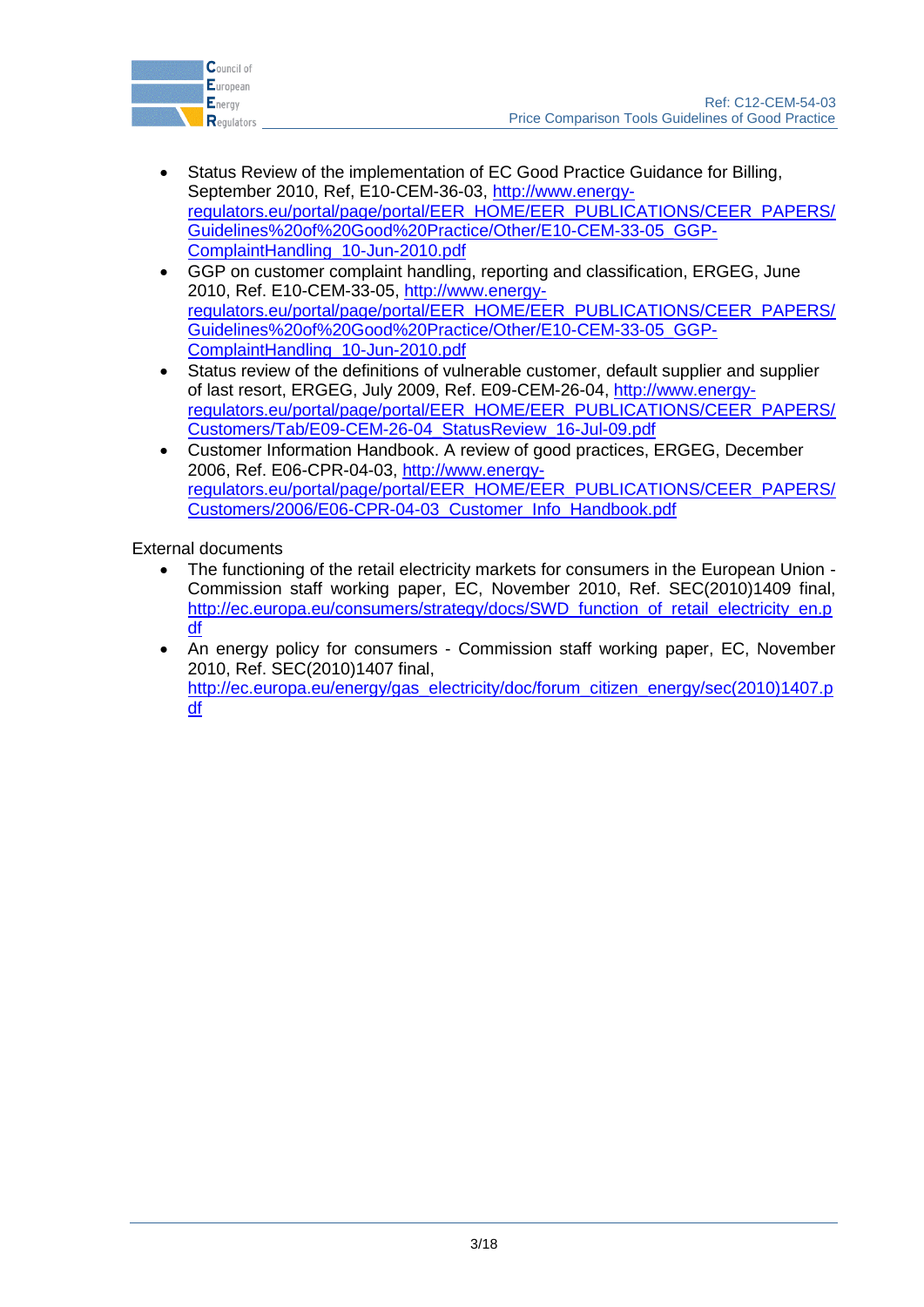

# **Table of Contents**

| $\mathbf 1$ . |                                                                        |  |  |
|---------------|------------------------------------------------------------------------|--|--|
|               | 1.1. The importance of price comparison tools in empowering customers8 |  |  |
|               |                                                                        |  |  |
|               |                                                                        |  |  |
|               |                                                                        |  |  |
| 2.            |                                                                        |  |  |
|               |                                                                        |  |  |
|               |                                                                        |  |  |
|               |                                                                        |  |  |
|               |                                                                        |  |  |
|               |                                                                        |  |  |
|               |                                                                        |  |  |
|               |                                                                        |  |  |
|               |                                                                        |  |  |
|               |                                                                        |  |  |
|               |                                                                        |  |  |
|               |                                                                        |  |  |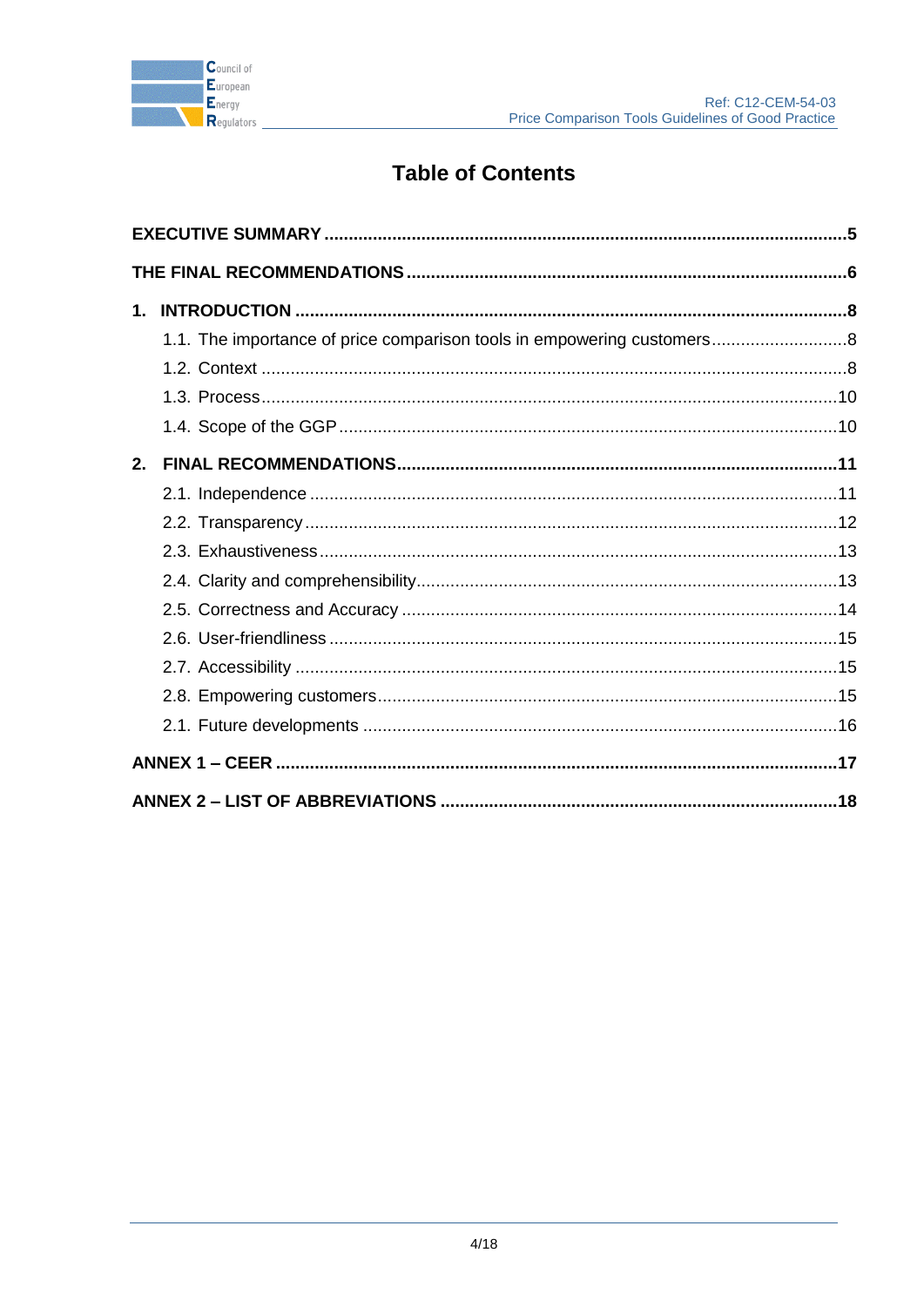

## <span id="page-4-0"></span>**EXECUTIVE SUMMARY**

At the 3<sup>rd</sup> Citizens' Energy Forum in London in 2010, the European Commission presented an energy study exploring the benefits the liberalised energy market brings to customers in all 27 member states. One of the key findings of the study was that many customers did not have access to neutral, objective information that empowers them to take an active role in the liberalised energy markets, by switching contracts or suppliers to obtain a better deal. In some cases, this information was provided, but customers had trouble finding it.

Based upon these findings, the European Commission concluded that easy access to neutral, objective information is crucial for the further development of the European energy markets. CEER agreed to consider how to provide this information to customers and decided to establish Guidelines of Good Practice for Price Comparison Tools (PCTs). In October 2011 CEER published a consultation proposing 16 draft recommendations for PCTs. The 16 draft recommendations fell within the following themes: independence, transparency, exhaustiveness, clarity and comprehensibility, correct and accurate, user-friendliness, accessibility and background information.

36 consultation responses were submitted and a public hearing was held on 14 March 2012 to discuss the role of PCTs. Overall, most stakeholders agreed with most of the recommendations CEER presented in its draft advice. All respondents agreed that PCTs should be independent, transparent, clear, accurate, and user friendly. The most contentious issue was whether self-regulation by PCTs is appropriate. Many stakeholders suggested that privately run PCTs need some sort of independent oversight which could be done through different routes: regulation, accreditation, legislation or voluntary codes of conduct. A document evaluating the consultation responses has been published on the CEER website.

This document presents the final 14 recommendations for price comparison tools which cover the following themes: independence, transparency, exhaustiveness, clarity and comprehensibility, correct and accurate, user-friendliness, accessibility and customer empowerment.

There are a range of routes to setting standards for PCTs. NRAs or another public body may establish their own PCT or they may regulate private PCTs. Alternatively, self-regulation by PCT providers may be appropriate. Whatever the route, it is important that PCTs are independent from energy supply companies, that they are accurate and that they ideally present the full range of offers available. Customers then need clear and comprehensive information to help them understand and use this information. They also need to be able to filter choices in order to choose the best offer for their circumstances.

PCTs can empower energy customers if they provide a clear and trusted service and if additional information is available to help the customer to navigate and understand the market. Part of this empowerment is ensuring that PCTs are accessible to those customers who do not have access to the internet.

These final recommendations are being made to Member States, NRAs, public bodies, customer organisations, PCT providers and energy suppliers. All these organisations have a role to play in making price information clear and accessible for customers.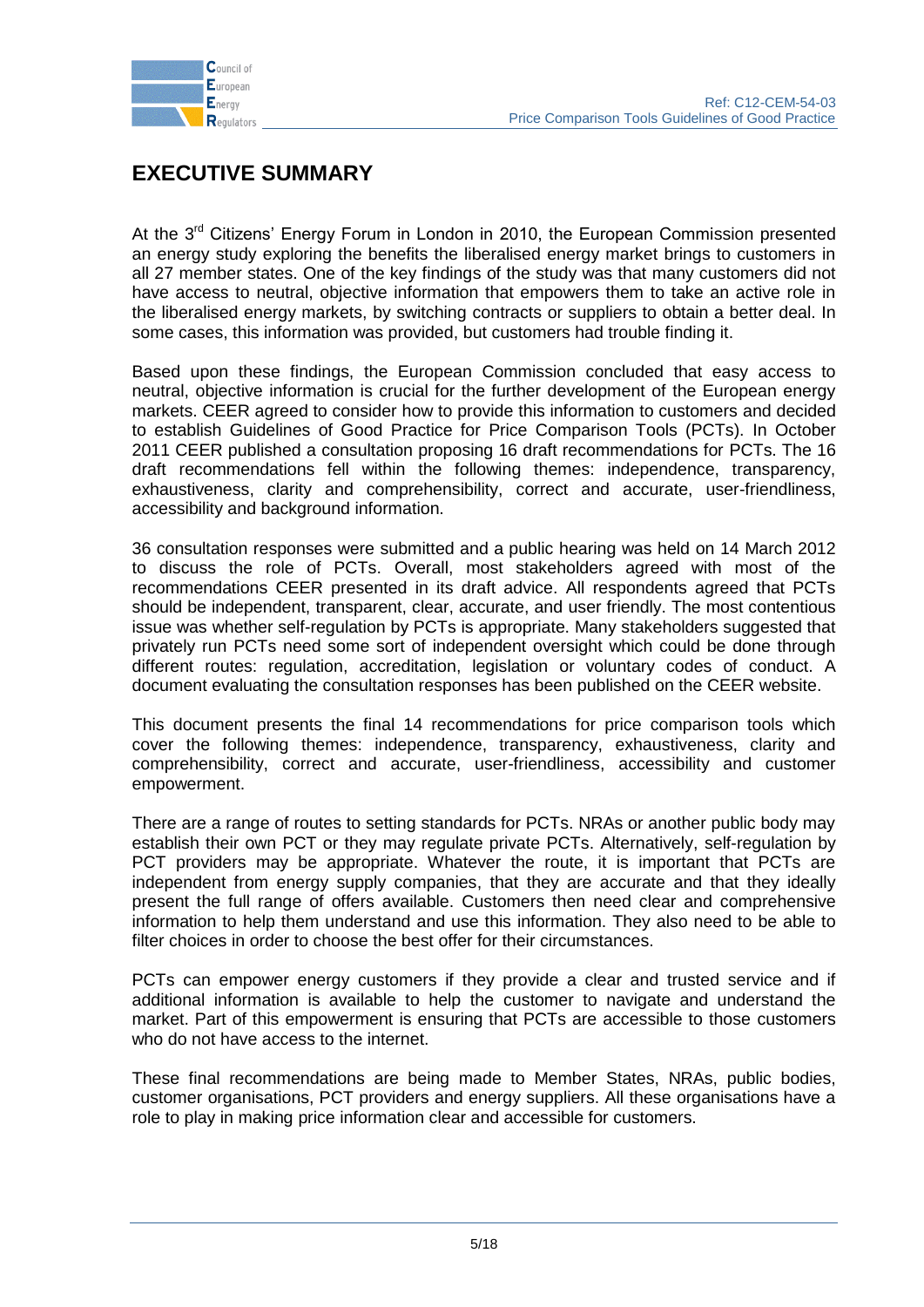

## <span id="page-5-0"></span>**The final recommendations**

| <b>Final recommendations</b> |                                                                                                                                                                                                                                                                                                                                                                                                                                                                                                                                                                                                                                                                                                                                                                                   |  |  |  |
|------------------------------|-----------------------------------------------------------------------------------------------------------------------------------------------------------------------------------------------------------------------------------------------------------------------------------------------------------------------------------------------------------------------------------------------------------------------------------------------------------------------------------------------------------------------------------------------------------------------------------------------------------------------------------------------------------------------------------------------------------------------------------------------------------------------------------|--|--|--|
| I                            | Independence of the tool                                                                                                                                                                                                                                                                                                                                                                                                                                                                                                                                                                                                                                                                                                                                                          |  |  |  |
| 1                            | Any price comparison tool must be independent of energy supply companies, giving<br>the user a non-discriminatory overview of the market. The provider of a price<br>comparison tool should show all information in a consistent way.                                                                                                                                                                                                                                                                                                                                                                                                                                                                                                                                             |  |  |  |
| $\overline{2}$               | There is always a role for NRAs in ensuring that PCTs work well to protect and<br>empower customers. There are different ways NRAs can ensure this:<br>Self-regulation by PCTs may be appropriate as a first step. Where self-<br>regulation is used, the NRA or another public body has a role to actively<br>monitor the standards in place.<br>Where self-regulation is not appropriate or is not sufficiently protecting<br>$\bullet$<br>customers the NRA or another public body should establish a voluntary<br>accreditation scheme for PCTs or mandatory regulation of all PCTs.<br>NRAs or another public body may also decide to establish their own PCT<br>$\bullet$<br>service where no such private service exists or to compliment commercial<br>PCT <sub>s</sub> . |  |  |  |
| Ш                            | <b>Transparency</b>                                                                                                                                                                                                                                                                                                                                                                                                                                                                                                                                                                                                                                                                                                                                                               |  |  |  |
| 3                            | PCTs should disclose the way they operate, their funding and their<br>owners/shareholders, in order to provide the customer with transparent information<br>on the impartiality of their advice. This information should be presented in a clear<br>way to customers.                                                                                                                                                                                                                                                                                                                                                                                                                                                                                                             |  |  |  |
| $\mathbf{m}$                 | <b>Exhaustiveness</b>                                                                                                                                                                                                                                                                                                                                                                                                                                                                                                                                                                                                                                                                                                                                                             |  |  |  |
| $\overline{\bf 4}$           | Ideally, all prices and products available for the totality of customers, if relevant to<br>the customer, should be shown as a first step. However, if the presented information<br>cannot give a complete overview of the market, the price comparison tool should<br>clearly state this before showing the results of the price comparison. After the initial<br>search, the option to filter results should be offered to the customer to select the<br>offerings corresponding with his or her preferences.                                                                                                                                                                                                                                                                   |  |  |  |
| IV                           | <b>Clarity and comprehensibility</b>                                                                                                                                                                                                                                                                                                                                                                                                                                                                                                                                                                                                                                                                                                                                              |  |  |  |
| $\overline{5}$               | Costs presented on the PCT should always be presented on the primary output<br>screen in a way that is clearly understood by the majority of customers, such as total<br>cost on a yearly basis or on the basis of the unit kWh-price. This should include any<br>discounts and note clearly when those discounts end. It is also very important to<br>indicate clearly that prices shown as a total cost are an estimation, as they are<br>based on historic or estimated consumption. This is particularly important for floating<br>price products, where unit prices are susceptible to change during the contract.                                                                                                                                                           |  |  |  |
| $6\phantom{1}$               | Fundamental characteristics of all products, for example fixed price products, floating<br>price products or regulated end user prices, should be presented on the first page of                                                                                                                                                                                                                                                                                                                                                                                                                                                                                                                                                                                                  |  |  |  |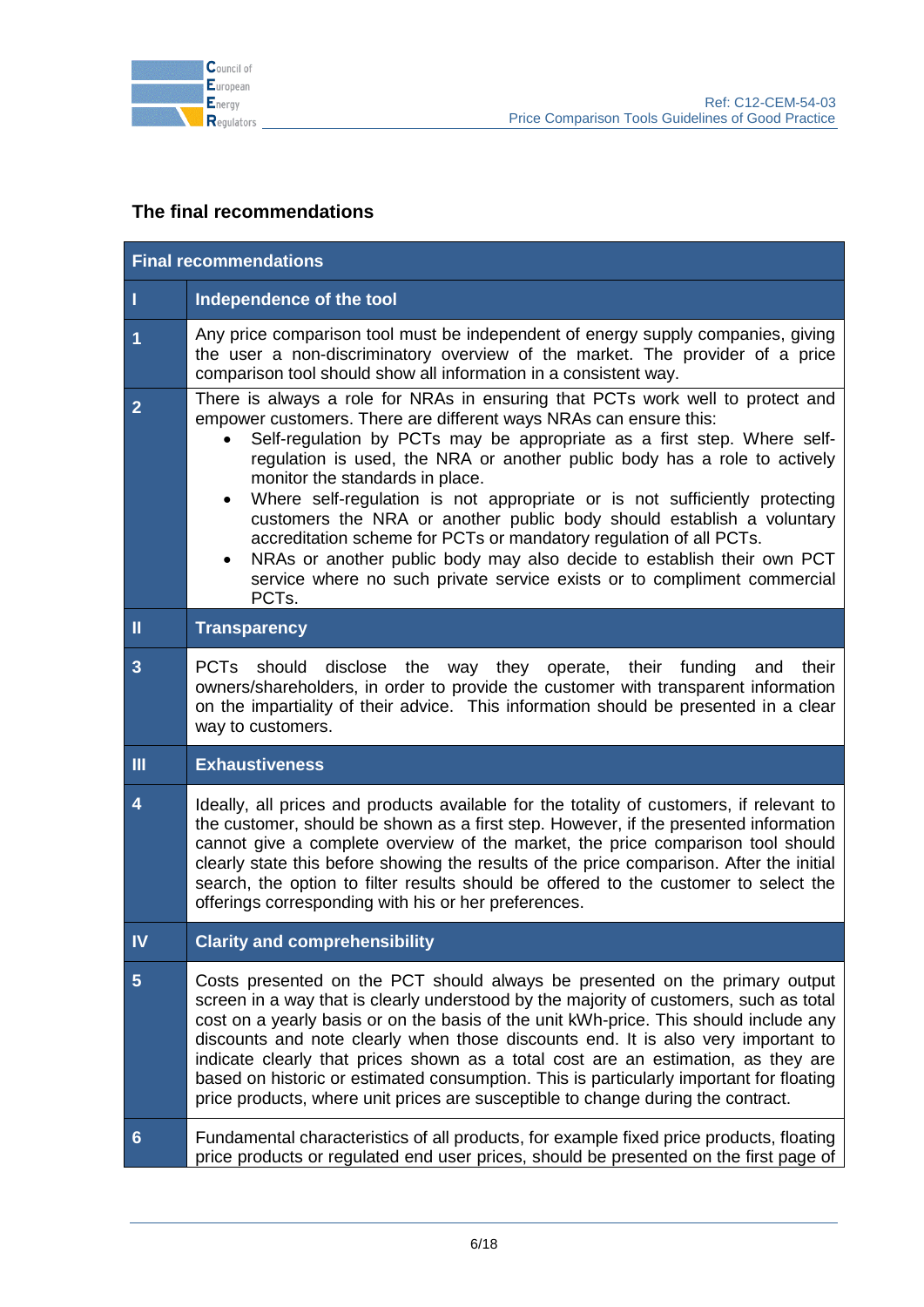

|                          | the result screen. This differentiation should be easily visible to the customer.<br>Explanations of the different types of offers should be available to help the customer<br>understand their options.                                                                                                                                                                                                  |  |
|--------------------------|-----------------------------------------------------------------------------------------------------------------------------------------------------------------------------------------------------------------------------------------------------------------------------------------------------------------------------------------------------------------------------------------------------------|--|
| $\overline{7}$           | The price comparison tool should offer information on additional products and<br>services, if the customer wishes to use that information to help choose the best offer<br>for them.                                                                                                                                                                                                                      |  |
| $\mathbf V$              | <b>Correctness and Accuracy</b>                                                                                                                                                                                                                                                                                                                                                                           |  |
| 8                        | Price information used in the comparison should be updated as often as necessary<br>to correctly reflect prices available on the market.                                                                                                                                                                                                                                                                  |  |
| $\overline{\mathsf{VI}}$ | <b>User-friendliness</b>                                                                                                                                                                                                                                                                                                                                                                                  |  |
| 9                        | The user should be offered help through default consumption patterns or, preferably,<br>a tool that calculates the approximate consumption, based on the amount of the last<br>bill or on the basis of other information available to the user.                                                                                                                                                           |  |
| <b>VII</b>               | <b>Accessibility</b>                                                                                                                                                                                                                                                                                                                                                                                      |  |
| 10                       | To ensure an inclusive service at least one additional communication channel (other<br>than the Internet) for getting a price comparison should be provided free of charge or<br>at minimal cost.                                                                                                                                                                                                         |  |
| 11                       | Online price comparison tools should be implemented in line with the Web<br>Accessibility Guidelines (WCAG) and should ensure that there are no barriers to<br>overcome to access the comparison.                                                                                                                                                                                                         |  |
| <b>VIII</b>              | <b>Customer empowerment</b>                                                                                                                                                                                                                                                                                                                                                                               |  |
| 12                       | Customer awareness and trust of PCTs is important. Where the PCT is run by the<br>NRA or a public body they should consider way to promote the service to customers.<br>Where the NRA or a public body is regulating/ /accrediting/actively monitoring a<br>privately run PCTs they should consider establishing a marker or logo so it is clear to<br>customers which PCTs meet the necessary standards. |  |
| 13                       | PCT providers should consider how best to empower customers to use their service<br>and make appropriate choices for their needs. Background information on market<br>functioning and market issues such as price developments should be provided if the<br>customer wants this information. Alternatively a PCT could provide links to useful<br>independent sources of information.                     |  |
| 14                       | PCT providers should ensure that all the information provided to customers is clearly<br>written and presented. Using consistent or standardised terms and language within<br>and across PCTs can help to enable understanding.                                                                                                                                                                           |  |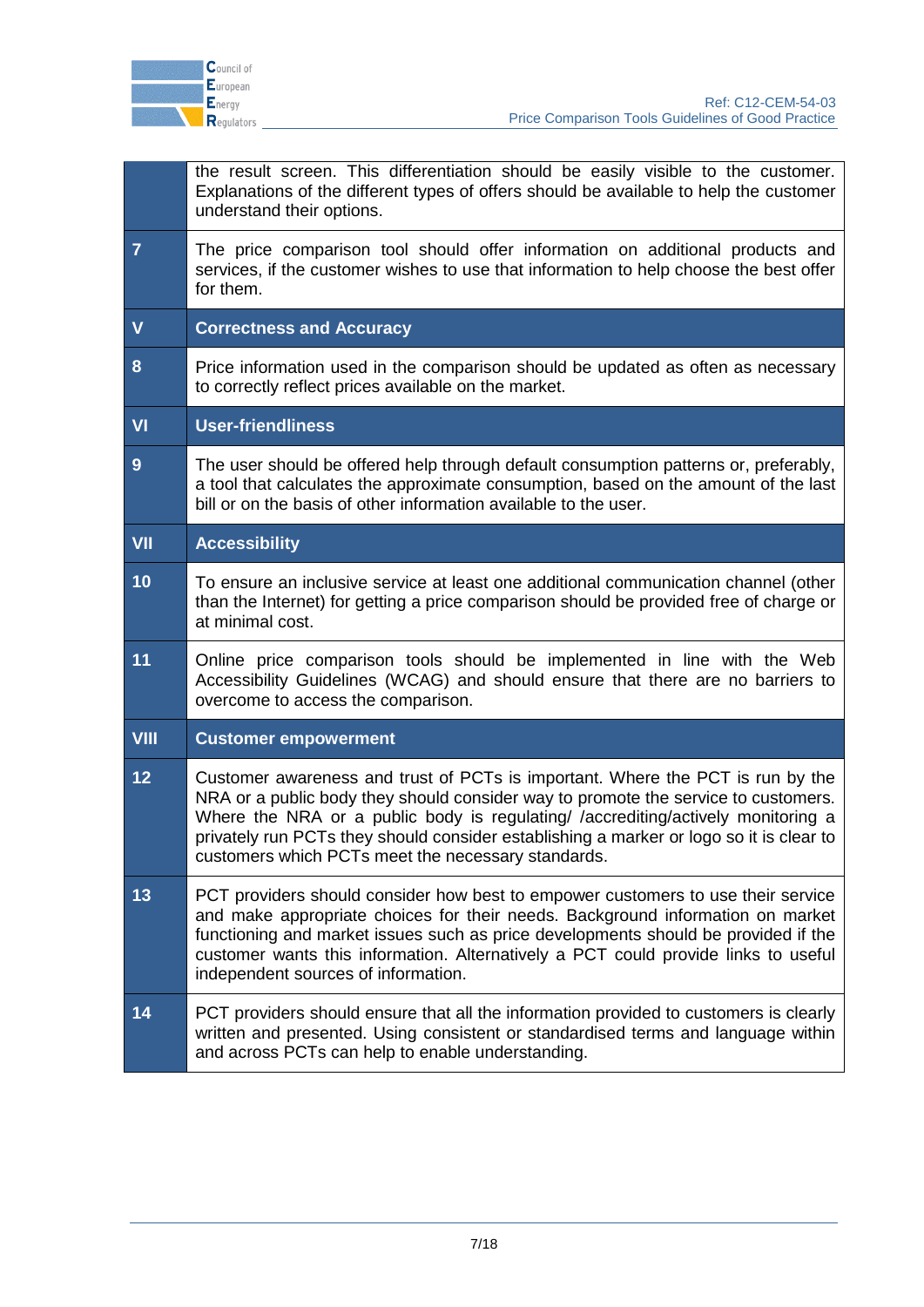

## <span id="page-7-0"></span>**1. Introduction**

## **1.1. The importance of price comparison tools in empowering customers**

<span id="page-7-1"></span>There is still need for more and better information for energy customers to stimulate them to take part in the energy market in an active and effective way. CEER sees price comparison tools as a crucial instrument to provide information to electricity and gas customers.

Price comparison tools (PCTs) offer clear and transparent information to customers. There exist a broad variety of price comparison tools not only for energy but also for other market sectors such as insurance and mobile phones. In the energy sector, these tools are either publicly offered by the NRA or an authority dealing with customer protection issues or they can be privately-owned, for example by PCT providers who may receive a fee for mediation.

Energy suppliers may provide information about their range of offers, but this is likely to be limited to their own offers and is not independent, so such information is not considered by CEER to be a PCT.

According to CEER"s GGP on retail market monitoring indicators (E10-RMF-27-03), a price comparison tool can be considered to be reliable if it meets the following requirements:

- 1. Information is correct and not misleading;
- 2. If bills are calculated, this calculation should be based on clear and transparent assumptions; and
- 3. Key information related to the tariff (e.g. the type of contract or duration of any discounts) is clearly presented to the customer.

In these GGP on retail market monitoring, CEER suggests that the quality of the information could be looked into for greater insight. CEER therefore recognises the high importance of analysing the current situation in its member countries and wants to offer some advice for further customer empowerment.

In October 2011 CEER launched a public consultation on draft advice on PCTs (Ref: C11- CEM-45-05) and published a series of case studies (CEM-45-05a). It outlined 16 draft recommendations for good practice in running price comparison services. The scope of the draft recommendations was to present best practices for Member States, national regulators and market players in designing and delivering well-functioning price comparison tools.

## **1.2. Context**

1

<span id="page-7-2"></span>The European Commission 2010 study of retail energy markets<sup>1</sup> found that many customers do not have access to neutral, objective information that empowers them to take an active role in the liberalised energy markets, by switching contracts or suppliers to obtain a better deal. In some cases, information is provided, but customers have trouble getting access to it. A lack of information hinders the development of a well-functioning liberalised market by having an influence on the number of switches and therefore the level of prices.

 $1$  The functioning of retail electricity markets for European Union customers, Final Report 2010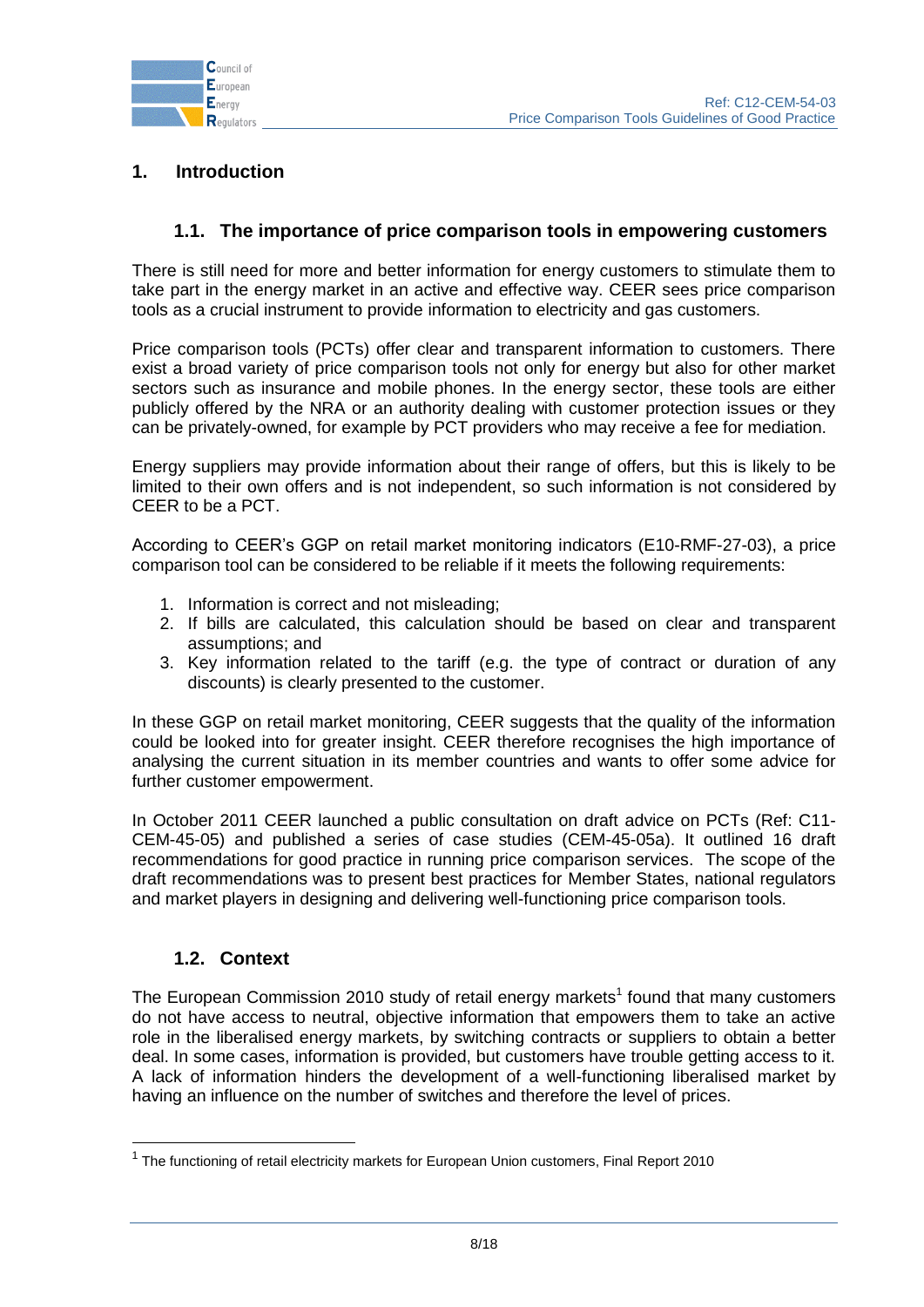

Following its study, the European Commission concluded that easy access to neutral, objective, comparative information is crucial for the further development of the European energy markets. CEER therefore launched a work stream to prepare a draft advice on how to provide this information to customers.

In May 2012 the European Commission published its Customer Agenda to boost confidence and growth across different sectors. One of the four key objectives is improving implementation, stepping up enforcement and securing redress. We note as part of this the Commission's interest in the emerging role of online price comparison tools.

In most member countries, there is at least one price comparison tool providing information to household and small business customers.

The following are the primary models for price-comparison tools:

- Owned and run by the NRA or by another public body,
- Run by a private company, with regulatory oversight by a NRA or by another public body, or
- Run by a private company without regulatory oversight.

Each approach (privately-owned or public price comparison tools) has its own opportunities and advantages. CEER does not advocate either model of price comparison tool. However, the independence of price comparison tools from any individual energy supplier in terms of ownership or influence is a prerequisite for offering customers a transparent and fair overview of products and prices in a liberalised market.

CEER believes that price comparison tools owned, directly financed or supported in any other way by energy suppliers imply a certain risk of not being able to offer customers complete and independent information of the offers available. Specifically, any commission received should not influence the ranking of offers or the consistency of information.

We note that private and public PCTs can and do coexist within a country. If a PCT is a commercial service, customers should be able to use the service to search for options and contract with the chosen supplier. However, this may depend on the regulatory or commercial arrangements in place. We recognise that PCTs run by NRAs or public bodies may allow a customer to choose a supplier or contract, and the customer may then have to contact the supplier to complete the switch.

CEER believes that all aspects addressed in the recommendations should be taken into account by all price comparison tools, in relation to the market within which they operate. It is not the objective of the advice to define one fully harmonised price comparison tool for all European countries.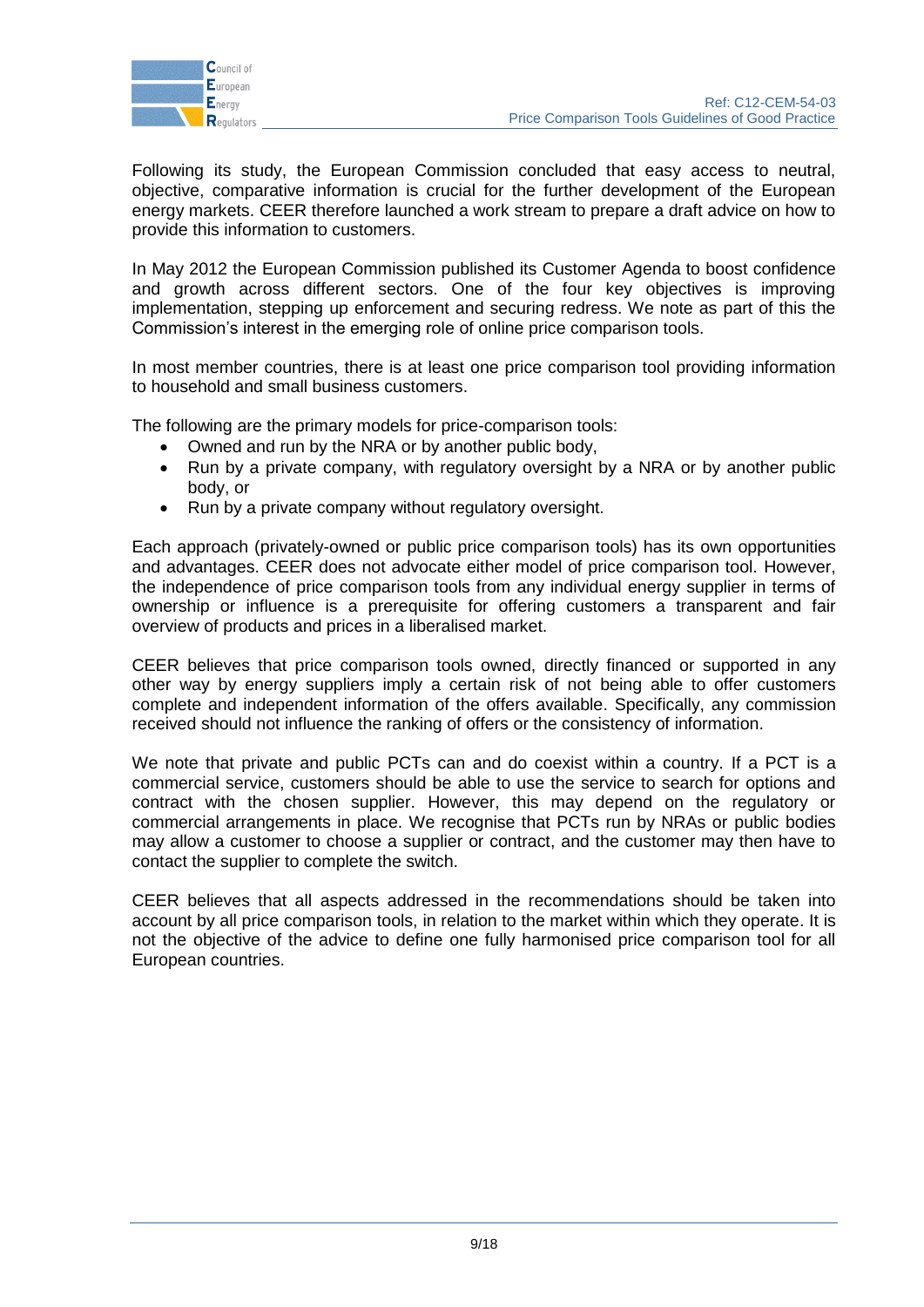

## **1.3. Process**

<span id="page-9-0"></span>In 2011 CEER held a workshop to gather case studies of PCTs. Based on these case studies, CEER developed draft recommendations and presented them to the Citizen"s Energy Forum. In October 2011 CEER launched a public consultation on the draft advice on PCTs (Ref: C11-CEM-45-05a). It outlined 16 draft recommendations for good practice in running on line price comparison services. The consultation ended in December 2011. 36 responses were received to this consultation document. The Evaluation of Responses document is available on CEER's website [www.energy-regulators.eu.](http://www.energy-regulators.eu/) A public hearing was held on 14 March 2012 to discuss the findings from the consultation.

## **1.4. Scope of the GGP**

<span id="page-9-1"></span>With this paper, CEER would like to offer final recommendations on how price comparison tools can function effectively for energy customers.

We focus mostly on web-based tools, although other channels for obtaining price comparison information should also be available to customers. The aim of price comparison websites should always be to give information to the customer to give him/her the chance to make an independent choice and select whatever product and supplier suits him/her best.

These GGPs provide recommendations and present best practices for Member States, national regulators and market players when designing well-functioning price comparison tools. This advice also provides aspects that should be considered during the development process. However, the objective of the advice is not to define one fully harmonised price comparison tool for all European countries.

The focus of this document lies on the customers' perspective, meaning that the recommendations stated in this document aim at increasing customer awareness and information. CEER believes that the importance of energy for the totality of customers leads to the need of having clearly-structured and transparent price comparison tools.

As there are different models for price comparison tools, i.e. those owned and funded by NRAs or a public authority dealing with customer protection issues and others that are privately-run, a distinction between these tools has to be made. CEER believes that all aspects addressed in the recommendations should be taken into account by all price comparison tools, irrespective of the model adopted.

In the future, smart metering can enable more complex and innovative pricing formulas, such as dynamic time of use tariffs. This will present new challenges for price comparison tools. However, for the moment, CEER is focusing on how to ensure that the current operation of price comparison tools can benefit and empower customers.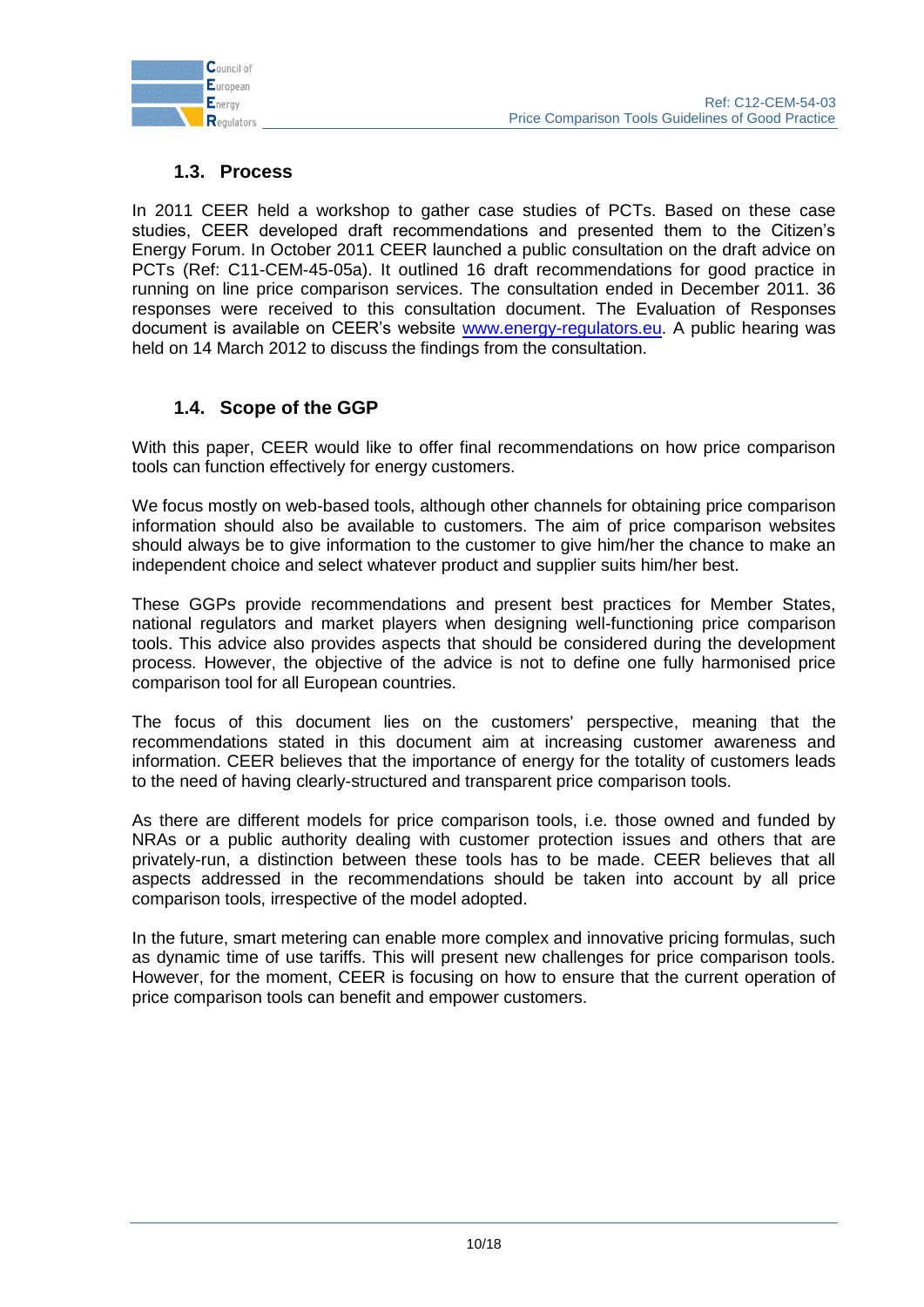

## <span id="page-10-0"></span>**2. Final recommendations**

In this chapter we set out the final recommendations for price comparison tools. These final recommendations take into account views received during the consultation and the public hearing which was held on 14 March 2012.

These recommendations are being made to MS, NRAs, public bodies, customer organisations, PCT providers and energy suppliers. NRAs should share these GGPs with PCTs providers and suppliers. Energy suppliers have a responsibility to work constructively with PCT providers. For example, if there are many complex offers in the market, it will be hard for the PCT to present them in a clear way. PCTs should be able to show all available offers though where this is not possible they must state that clearly to the customer.

## **2.1. Independence**

<span id="page-10-1"></span>Draft recommendation 1 stated that any price comparison tool must be independent, giving the user a non-discriminatory overview of the market and that the provider of a price comparison tool should show all information in a consistent way.

All respondents to the consultation supported this recommendation. CEER believes that price comparison tools owned, financed or supported in any other way by energy suppliers imply a certain risk of not being able to offer customers the complete and independent information they need to compare offers and switch suppliers. Therefore, PCTs must be independent *from individual energy supply companies*. Specifically, any commission received, or advertising orders, should not influence the ranking of an offer or the consistency of information. PCTs that are run by NRAs or other public bodies are likely to be, by their very nature, independent. However, we note that all PCTs, regardless of whether they are run by a NRA, a public body or a private company, should all meet high standards to protect and empower customers. Audits and random checks can be used to check PCTs are independent.

Consistency of information is important, but this should not compromise accuracy. Further, the need for consistent information should not constrain including new and innovative products.

#### **Final recommendation 1: Any price comparison tool must be independent of energy supply companies, giving the user a non-discriminatory overview of the market. The provider of a price comparison tool should show all information in a consistent way.**

Draft recommendations 2a and 2b identified potential routes to establishing standards i.e. regulation by the NRA or another public body (2a) and industry self-regulation (2b). The majority of respondents agreed that some regulatory oversight is important. This could be regulation, accreditation or monitoring of PCTs. Recommendation 2b was contentious with around half of respondents agreeing that a PCT led voluntary code could be suitable and the other half of respondents suggesting that such an industry code is insufficient to protect customers.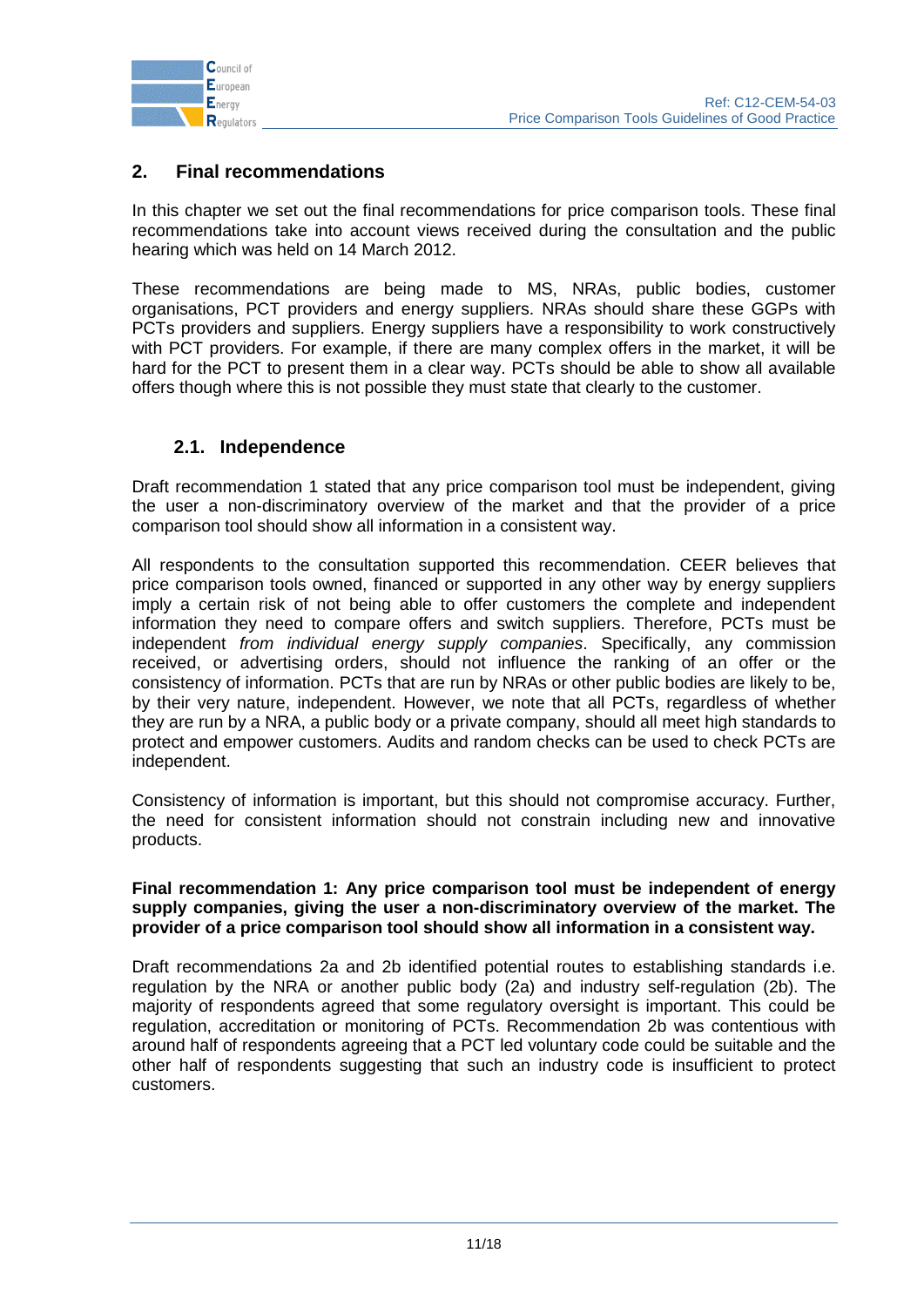

CEER considers that it is important to set standards for PCTs in order to protect customers. The standards should ensure that PCTs are independent, transparent, exhaustive, accurate and comprehensive. This can be achieved in a range of ways, through regulation by the NRA or another public body or via self-regulation by the PCT industry. The route chosen may depend upon the maturity of the market within a country. Whichever route is chosen, there is always a role for the NRA to ensure PCTs are working to protect and empower customers.

We note that private and public PCTs can and do coexist within a country. PCTs run by NRAs or public bodies may allow a customer to choose a supplier or contract, and the customer may then have to contact the supplier to complete the switch. Privately-owned price comparison tools can provide added value to customers, by providing a direct link to the supplier of their choice, thus making the process of switching contract or suppliers easier, and quicker. This can be an important incentive to customers to actively explore offers across the energy market. There is a motivation for the provider of the price comparison tool to enable switching as in most cases any switch is linked to a fee to the supplier or commission from them to the PCT provider. Suppliers should provide the necessary data to support this. However, it may depend on the regulatory or commercial arrangements in place.

Where a NRA or other public body establishes standards for PCTs, appropriate enforcement procedures need to be in place to ensure those standards are being met.

**Final recommendation 2: There is always a role for NRAs in ensuring that PCTs work well to protect and empower customers. There are different ways NRAs can ensure this:** 

- **Self-regulation by PCTs may be appropriate as a first step. Where selfregulation is used, the NRA or another public body has a role to actively monitor the standards in place.**
- **Where self-regulation is not appropriate or is not sufficiently protecting customers the NRA or another public body should establish a voluntary accreditation scheme for PCTs or mandatory regulation of all PCTs.**
- **NRAs or another public body may also decide to establish their own PCT service where no such private service exists or to compliment commercial PCTs.**

## **2.2. Transparency**

<span id="page-11-0"></span>There was strong support for draft recommendation 3, that PCTs should disclose the way they operate. This information can help to build customer trust in the service and should be presented in a clear, understandable way. NRAs and other public bodies should consider monitoring this information on behalf of customers, to help build trust.

**Final recommendation 3: PCTs should disclose the way they operate, their funding and their owners/shareholders, in order to provide the customer with transparent information on the impartiality of their advice. This information should be presented in a clear way to customers.**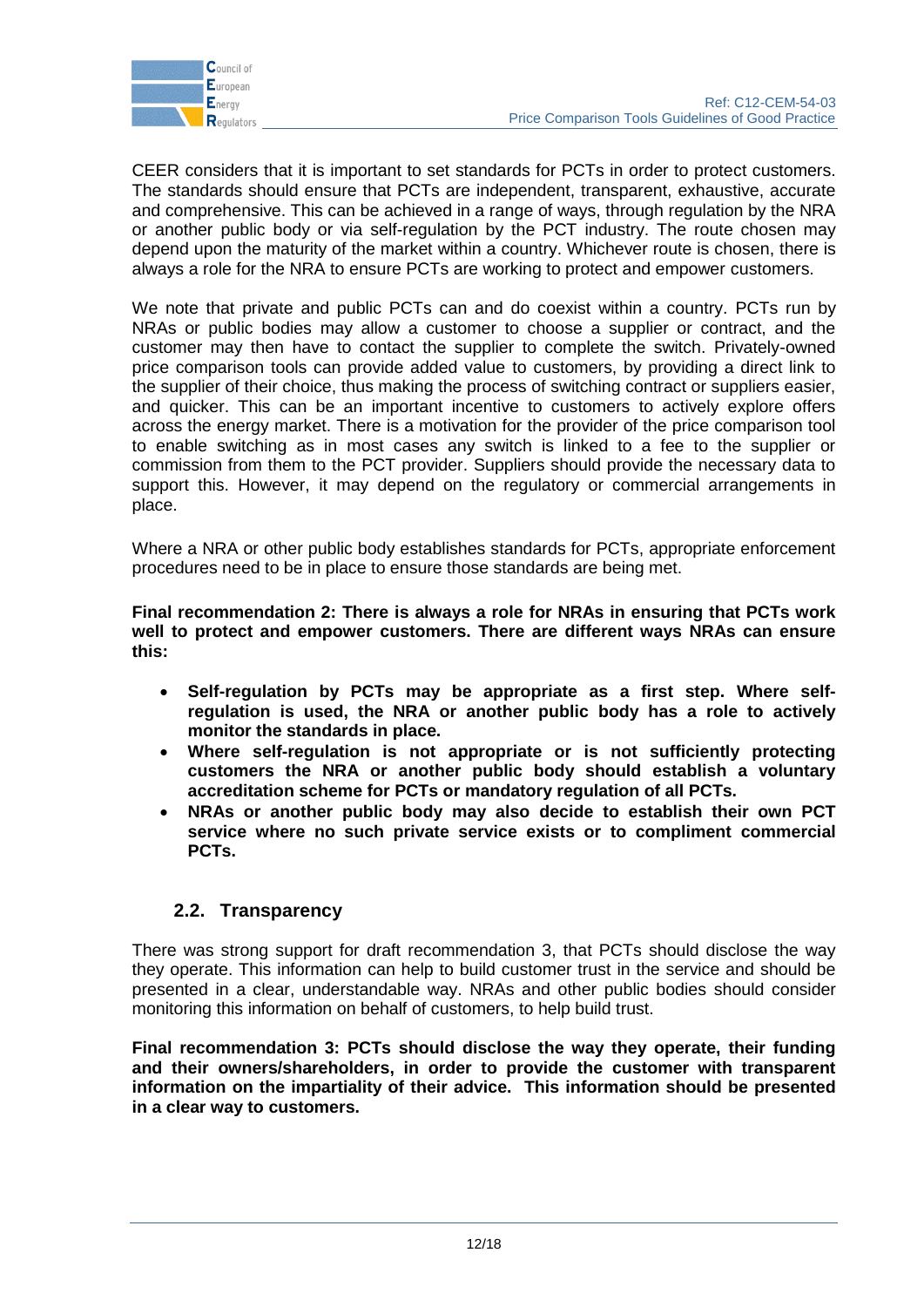

## **2.3. Exhaustiveness**

<span id="page-12-0"></span>Draft recommendations 4 and 5 identified the need to display all offers to the customer to provide a complete picture of the market. Key information such as postcodes may be entered at this stage in the process, but this should not act as a barrier to engagement. Customers should then be given the option to input additional information to filter the results to their needs or circumstances. An example of how this process may work is as follows:

- 1. As a first step, ask the customer to enter only essential information, i.e. their postcode. All offers should then be shown to the customer.
- 2. Secondly, the different tariff types should be identified, with explanations available if necessary.
- 3. As a last step, customer should then be given the option to add further information about their needs or preferences to filter or tailor the results.

Any data which a customer inputs to filter their results should be handled in a way that meets the relevant data protection requirements.

**Final recommendation 4: Ideally, all prices and products available for the totality of customers, if relevant to the customer, should be shown as a first step. However, if the presented information cannot give a complete overview of the market, the price comparison tool should clearly state this before showing the results of the price comparison. After the initial search, the option to filter results should be offered to the customer to select the offerings corresponding with his or her preferences.**

## **2.4. Clarity and comprehensibility**

<span id="page-12-1"></span>Draft recommendation 6 showed the importance of presenting costs in a clear way, whether presented on a yearly basis or as a unit price. Where any estimations or calculations have been made this should be made clear to the customer, to avoid misleading them. This recommendation has not been changed in essence but we have clarified it to include consideration of how discounts are presented.

**Final recommendation 5: Costs presented on the PCT should always be presented on the primary output screen in a way that is clearly understood by the majority of customers, such as total cost on a yearly basis or on the basis of the unit kWh-price. This should include any discounts and note clearly when those discounts end. It is also very important to indicate clearly that prices shown as a total cost are an estimation, as they are based on historic or estimated consumption. This is particularly important for floating price products, where unit prices are susceptible to change during the contract.**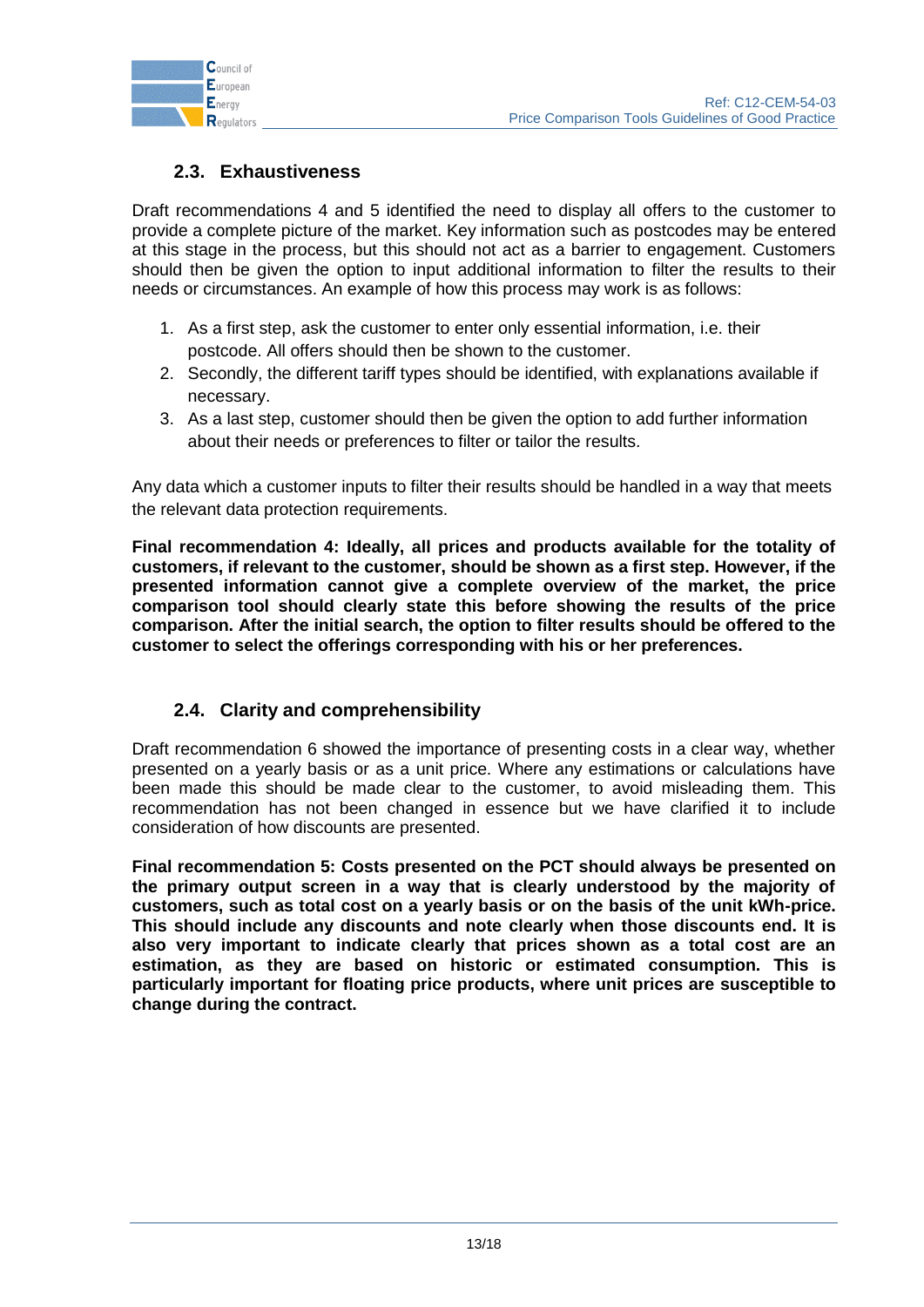

Draft recommendation 7 stated that fundamental characteristics of all products – such as fixed price products versus floating price products – should be presented on the first page of the result screen. This differentiation should be easily visible to the customer. Draft recommendation 9 stated that if regulated end user prices exist, they have to be highlighted visibly in the default presentation of the price comparison tool. It is important that the type of contract is clear to the customer; however this information should be presented in an impartial way to allow the customer to choose which is best for them. This point has been included within final recommendation 6. To further help customers, explanations should be provided of the different types of offers to help them understand the options available.

#### **Final recommendation 6: Fundamental characteristics of all products, for example fixed price products, floating price products or regulated end user prices, should be presented on the first page of the result screen. This differentiation should be easily visible to the customer. Explanations of the different types of offers should be available to help the customer understand their options.**

Draft recommendation 8 stated that the price comparison tool should offer additional information on products and services. This information should be available with additional details on a separate page so the customer has the choice to look at this information or not. We recognise that customers may not wish to choose a product based upon the price or contract type alone. Other features may be important such as customer satisfaction levels or whether the energy is green.

**Final recommendation 7: The price comparison tool should offer information on additional products and services, if the customer wishes to use that information to help choose the best offer for them.** 

## **2.5. Correctness and Accuracy**

<span id="page-13-0"></span>Draft recommendation 10 stated that price information used in the comparison should be updated as often as necessary to correctly reflect prices available on the market. Respondents to the consultation suggested a range of different frequencies with which price and contract information should be updated ranging from within 24 hours to within 5 days. We believe the frequency of updating PCTs depends on how regularly prices in a particular market change and should be agreed between the PCT provider and energy suppliers.

The process and timing of data provision should be based on commercial agreements between the PCT provider and energy suppliers. These arrangements should not present a barrier to a supplier participating. However, PCTs shouldn"t enter into arrangements that are not compatible with our goals to be exhaustive and transparent. Offers should be removed from a PCT as soon as they have expired and it may be prudent to warn customers if there is an impending price change.

**Final recommendation 8: Price information used in the comparison should be updated as often as necessary to correctly reflect prices available on the market.**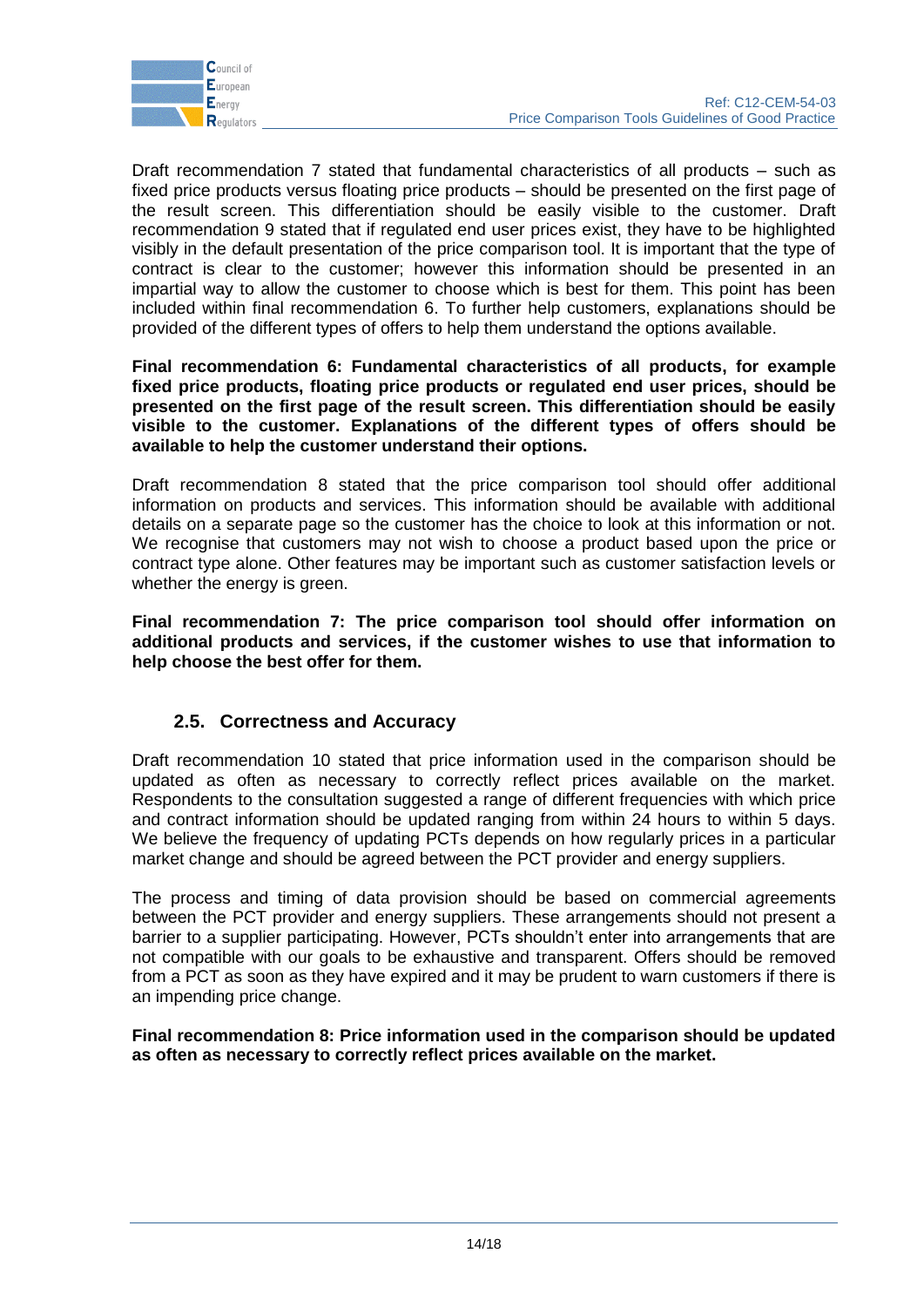

## **2.6. User-friendliness**

<span id="page-14-0"></span>We have not made any changes to draft recommendation 11. This recommendation recognises that knowing one's energy consumption is important in selecting the right offer; however customers may not know what their energy consumption actually is or where to find that information.

Ideally, customers should input their actual consumption to receive the best results for their needs. It can be helpful to provide customers with a choice of what information to provide. For example, customers can enter their annual consumption (in kWh) or the cost of their monthly or yearly bills. Customers should be encouraged to do this where they have the data. However, if they don"t have access to that information, or do not understand it, standardised consumption data can be helpful. Suppliers also have a role to make sure consumption information is clear on a customer"s bill.

**Final recommendation 9: The user should be offered help through default consumption patterns or, preferably, a tool that calculates the approximate consumption, based on the amount of the last bill or on the basis of other information available to the user.**

## **2.7. Accessibility**

<span id="page-14-1"></span>Draft recommendation 12 suggested that at least one additional communication channel (other than the Internet) for getting a price comparison should be provided free of charge or at minimal cost. There are a significant number of customers who do not have access to the Internet or are not confident using the Internet for price comparisons. PCTs that do not provide information through additional channels exclude such customers. Given that price and contract information can be complex, information provided through additional channels should be as user-friendly as possible.

#### **Final recommendation 10: To ensure an inclusive service at least one additional communication channel (other than the Internet) for getting a price comparison should be provided free of charge or at minimal cost.**

No changes have been made to draft recommendation 13 as it is important that online PCTs are designed to be accessible.

**Final recommendation 11: Online price comparison tools should be implemented in line with the Web Accessibility Guidelines (WCAG) and should ensure that there are no barriers to overcome to access the comparison.**

Draft recommendation 14 concerned the use of social media to promote PCTs. It has been revised and is now included under the "empowering customers" theme.

## **2.8. Empowering customers**

<span id="page-14-2"></span>The final theme was originally titled "background information" however we feel that "empowering customers" more accurately reflects the purpose of this information.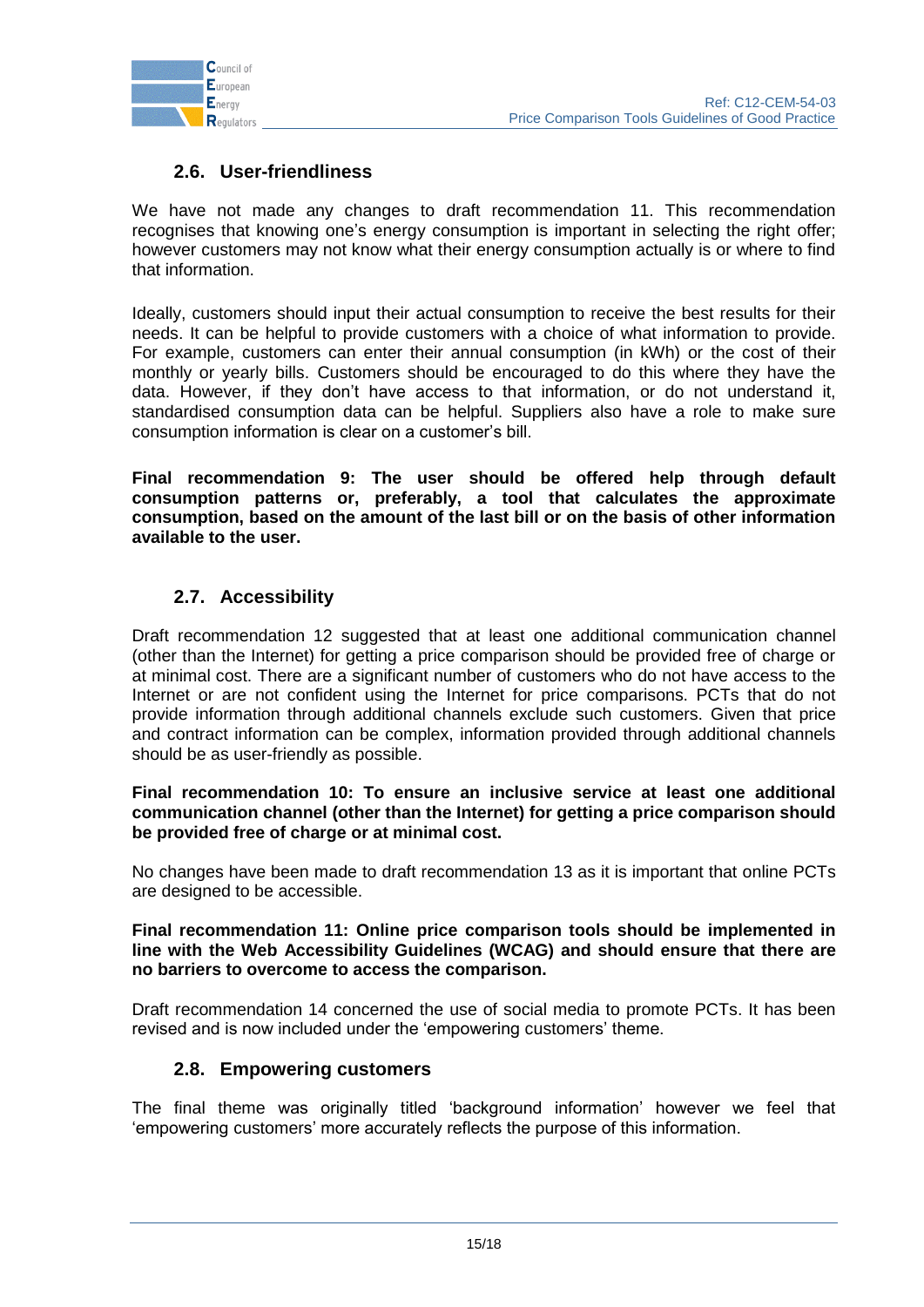

It is important that customers are aware of the existence of PCTs and how they can use them to compare offers and switch. Privately run PCTs are likely to market their services for commercial reasons. Publicly-run PCTs should also consider how they can promote their service to customers. Draft recommendation 14 identified the potential use of social media to promote PCTs. Social media is one potential route for promoting the use of PCTs.

Customer trust of PCTs can be enhanced through setting high standards and making it visible and clear to customers that a particular site has met a certain standard, set by an independent body. Ways of doing this may include having a clear statement on the PCT, or a marker or logo to show that it has been approved or accredited.

**Final recommendation 12: Customer awareness and trust of PCTs is important. Where the PCT is run by the NRA or a public body they should consider way to promote the service to customers. Where the NRA or a public body is regulating/ /accrediting/actively monitoring a privately run PCTs they should consider establishing a marker or logo so it is clear to customers which PCTs meet the necessary standards.** 

PCTs can empower customers by providing clear and comprehensive information. Additional information can be available if a customer wants it, though any background information should be helpful and avoid overloading the customer. Across the PCT, all information should be written and presented in a clear way to aid understanding. Using consistent or standardised terms and language within and across PCTs can help to avoid customer confusion.

**Final recommendation 13: PCT providers should consider how best to empower customers to use their service and make appropriate choices for their needs. Background information on market functioning and market issues such as price developments should be provided if the customer wants this information. Alternatively a PCT could provide links to useful independent sources of information.** 

**Final recommendation 14: PCT providers should ensure that all the information provided to customers is clearly written and presented. Using consistent or standardised terms and language within and across PCTs can help to enable understanding.** 

Draft recommendation 16 stated an example of a good practice is to offer additional services on request, such as a "reminder" if the customer is bound by a contract when doing the price comparison, if the customer chooses to receive this. This is a specific example of how a PCT may help empower customers, rather than a condition for empowerment and therefore has not been included in the final recommendations. We note that such services should meet privacy and data protection standards.

## **2.1. Future developments**

<span id="page-15-0"></span>PCTs will need to continue to develop and evolve as new technologies such as smart metering and dynamic time of use tariffs are offered to customers. PCT providers will need to continue to ensure that they operate to empower customer choice. CEER will maintain a role in promoting empowerment and ensuring sufficient protection for customers.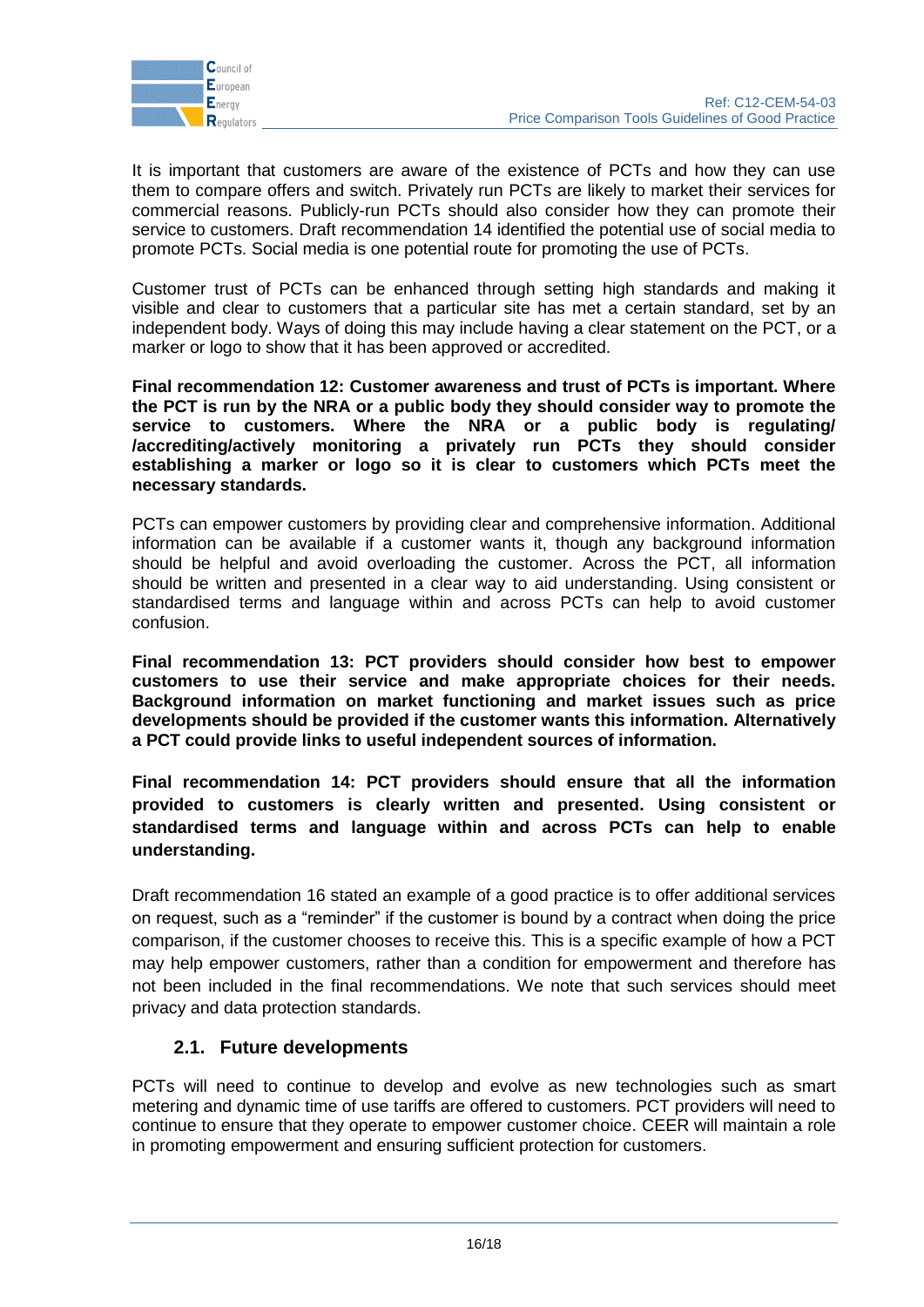

## <span id="page-16-0"></span>**Annex 1 – CEER**

The Council of European Energy Regulators (CEER) is the voice of Europe's national regulators of electricity and gas at EU and international level. Through CEER, a not-for-profit association, the national regulators cooperate and exchange best practice. A key objective of CEER is to facilitate the creation of a single, competitive, efficient and sustainable EU internal energy market that works in the public interest.

CEER works closely with (and supports) the Agency for the Cooperation of Energy [Regulators \(ACER\)](http://www.acer.europa.eu/portal/page/portal/ACER_HOME).

ACER, which has its seat in Ljubljana, is an EU Agency with its own staff and resources. CEER, based in Brussels, deals with many complementary (and not overlapping) issues to ACER's work such as international issues, smart grids, sustainability and customer issues.

The work of the CEER is structured according to a number of working groups, composed of staff members of the national energy regulatory authorities. These working groups deal with different topics, according to their members' fields of expertise.

This report was prepared by the Customer Empowerment Task Force of the Customers and Retail Markets Working Group.